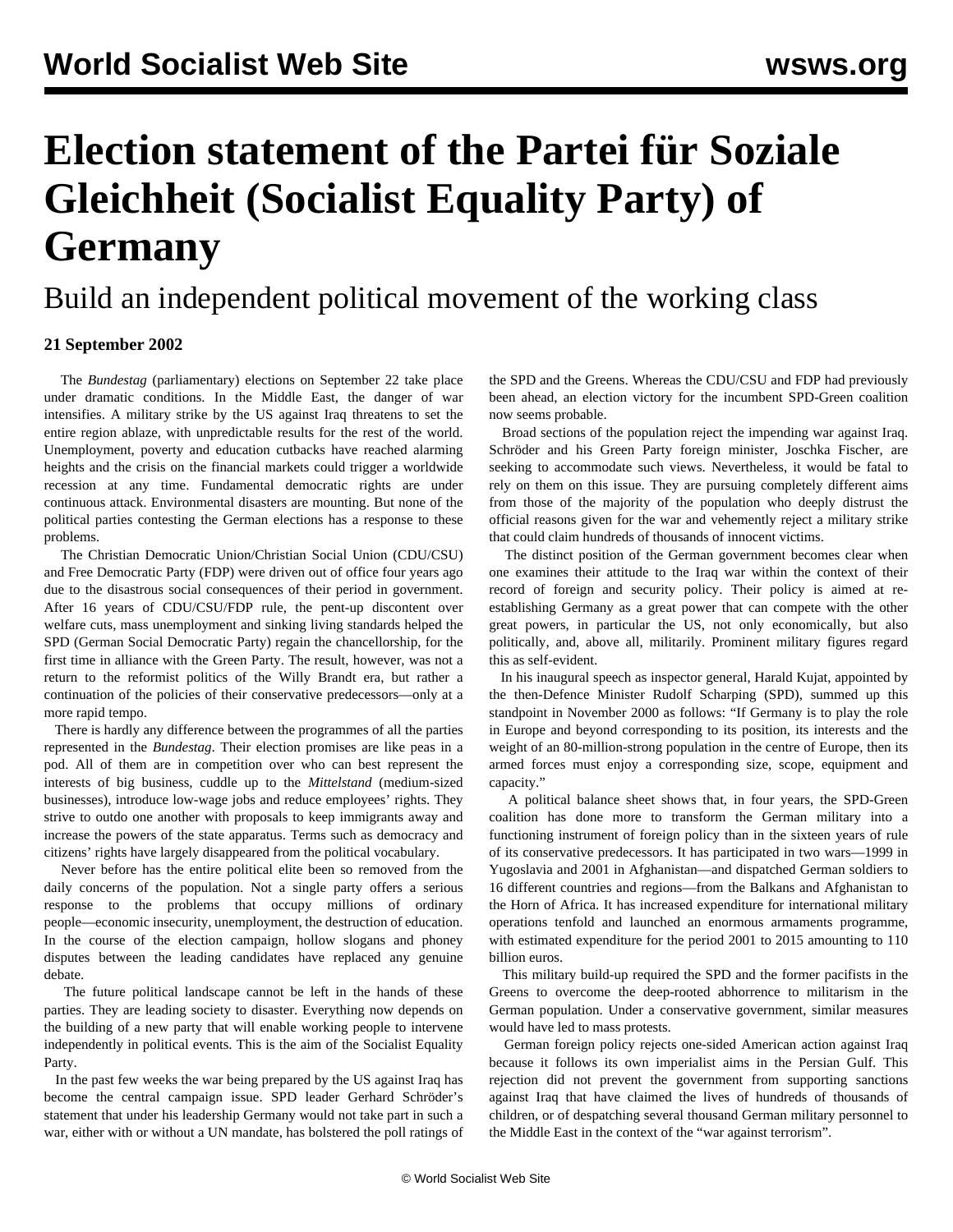If it should actually come to war against Iraq, the attitude of Schröder and Fischer could quickly change. In a speech to the UN assembly, Fischer spoke in favour of a new ultimatum to Iraq that, according to the US interpretation, is merely to provide a pretext for military intervention. The only effective means that the German government has to prevent a war—the closure of US bases in Germany—has so far been carefully excluded by Schröder and Fischer.

 Opposition to America's war plans cannot rely on German imperialism. In order to halt the warmongers in Washington and Berlin, a broad, international movement must be constructed against militarism and war, under the leadership of the working class and directed against the entire ruling elite, including the SPD-Green government.

 The self-assurance with which Schröder and Fischer now proceed to step out of America's shadow and herald German interests has deeply reactionary implications. Schröder's retort about a "German way" not only intensifies the conflicts with the US, but also fuels tensions within Europe. Many in other European countries have not forgotten that in the last century, two world wars were launched from German soil, reducing the whole continent to ruins.

 Once more, it becomes clear that the harmonious unification of Europe cannot take place from above—through the governments, corporations and banks that set the tone for the Brussels bureaucracy. Increasingly, the European Union (EU) appears to ordinary people in the west and east of the continent as a despotic power dictating how they should live, not subject to any form of democratic control and following the instructions of the European great powers—in particular, Germany. This not only intensifies tensions between the European governments, but also lends force to the right-wing nationalist elements that strive for the balkanization of the continent—Jorg Haider's Austrian Freedom Party, the Northern League in Italy, the Flemish Bloc in Belgium and several fascist movements in Eastern Europe.

 The unification of Europe can take place only from below, through a movement of working people that places social needs at its centre, instead of the profit interests of the corporations, and which categorically rejects the imperialist aims of the European great powers. This is possible only in the form of the United Socialist States of Europe.

 There is an inseparable link between foreign and domestic policy. The fact that Schröder's rejection of an Iraqi war has nothing to do with a genuine policy of peace becomes clear when placed within the context of his virtual declaration of war on his own population. Under the SPD-Green coalition, the state has armed itself with unparalleled powers, while sharply reducing social expenditures.

 Four years ago, the Socialist Equality Party warned, "[N]o change of course can be expected from an SPD-led government. If the SPD returns to office after 16 years, it is not as a party of social reform, but as a party of social confrontation. Only one thing distinguishes the SPD from the Christian Democratic-Liberal coalition, itself paralysed by internal strife: it will carry out the attacks against working people more energetically, more consistently and more cannily" [\[1998 Bundestag election manifesto](../../../news/1998/aug1998/psg-a28.shtml) [of the PSG\]](../../../news/1998/aug1998/psg-a28.shtml).

 This warning has been confirmed in its entirety. In its four years in power, the SPD-Green coalition has lurched to the right in all respects, both socially and politically.

 The two series of security laws whisked through parliament at express speed by the SPD-Green government after the September 11 attacks dispense with a whole range of fundamental democratic rights and established legal principles. They unambiguously set the compass toward a totalitarian state.

 The post-war separation of the police from the intelligence services, based on the tragic experiences of Hitler's Gestapo and the Stalinist Stasi (East German state security service), has been removed, and the division of power between the police and judiciary has been weakened. Mass computer searches, which turn thousands of blameless citizens into potential suspects, have been expanded, while the shielding of information from the state has been eliminated. According to the new rules governing security screening, a mere suspicion, or even an outdated notation by the intelligence forces, is sufficient to impose a lifelong ban on employment, denying the affected person and his lawyer from even knowing what the victim is accused of. Hundred of thousands of people employed in supply and transport enterprises are potentially affected.

 It would be naïve to regard these measures—which had been planned long before their implementation—as merely a reaction to the events of September 11. The hysteria surrounding security issues and the rearmament of the state are rather a preparation for future class conflicts that are inevitable under conditions of mounting social contradictions. Growing social inequality is incompatible with democracy.

 In the sphere of immigration policy the SPD-Green government has also lurched to the right. The new German immigration law means a further tightening of the existing limitations on foreign workers and their families. Some relief is to be made available only to those few immigrants who are judged to be "useful" for the economy. For all others, the requirements for immigration and naturalization have been made more difficult. Rather than facilitating a more humane treatment of foreigners, the law increases the hardships that already exist.

 Foreigners are particularly hard hit by the new security laws. They are no longer protected by even the most elementary legal protections. Photos, finger prints and even speech prints may be stored for many years. The smallest pretext is sufficient for deportation. Inhumane deportation practices, which cost dozens of lives annually in Germany and Europe, have been expanded under the SPD and Greens.

 Regarding the undeveloped countries, i.e., the countries of origin of many immigrants, German development aid under the government department led by SPD "left-winger" Heidemarie Wieczoreck-Zeul increased over four years by just 0.01 percent of the gross national product—from 0.26 to 0.27 percent. It now amounts to five billion euros annually. In absolute terms, that is less money worldwide than the amount allotted for the short term to compensate for recent flood damage in Saxony and Bavaria. The far-too-modest amount recommended by the United Nations amounts to 0.7 percent of GNP.

 When the SPD and Greens won the election in 1998, social inequality had been rising continually for the previous 25 years. Between 1973 and 1998 national income increased approximately four-fold, real wages and salaries, on the other hand, rose by just 7 percent. Those profiting from the rise were almost exclusively those holding capital or independent incomes.

 In 1998 the richest 10 percent of all German households possessed 42 percent of all wealth, while the lower half of households accounted for only 4.5 percent. Every tenth household was considered to be living in poverty, with 2.9 million people dependent on social welfare assistance.

 This redistribution of wealth and incomes from the poor to the rich was continued by means of the tax and social policies of the SPD-Green coalition.

 The tax reform introduced in 2000 lowered the highest tax rate from 53 to 42 percent, enabling those with an income of a million to save 100,000 euros annually. The entry-level tax rate was also lowered, but the savings for households with small or average incomes are substantially smaller, and are countered by increases in numerous indirect taxes, such as the environment tax and tobacco and insurance taxes. In defiance of their election promise, the SPD and Greens refused to re-implement the wealth tax that was abolished by the Kohl government.

 Large concerns were virtually freed from paying taxes on profits by the new laws on tax write-offs. Receipts from corporate taxes sank from 23.6 billion euros in the year 2000 to minus 400 million euros in the year 2001—the treasury was forced to refund money to companies. Income from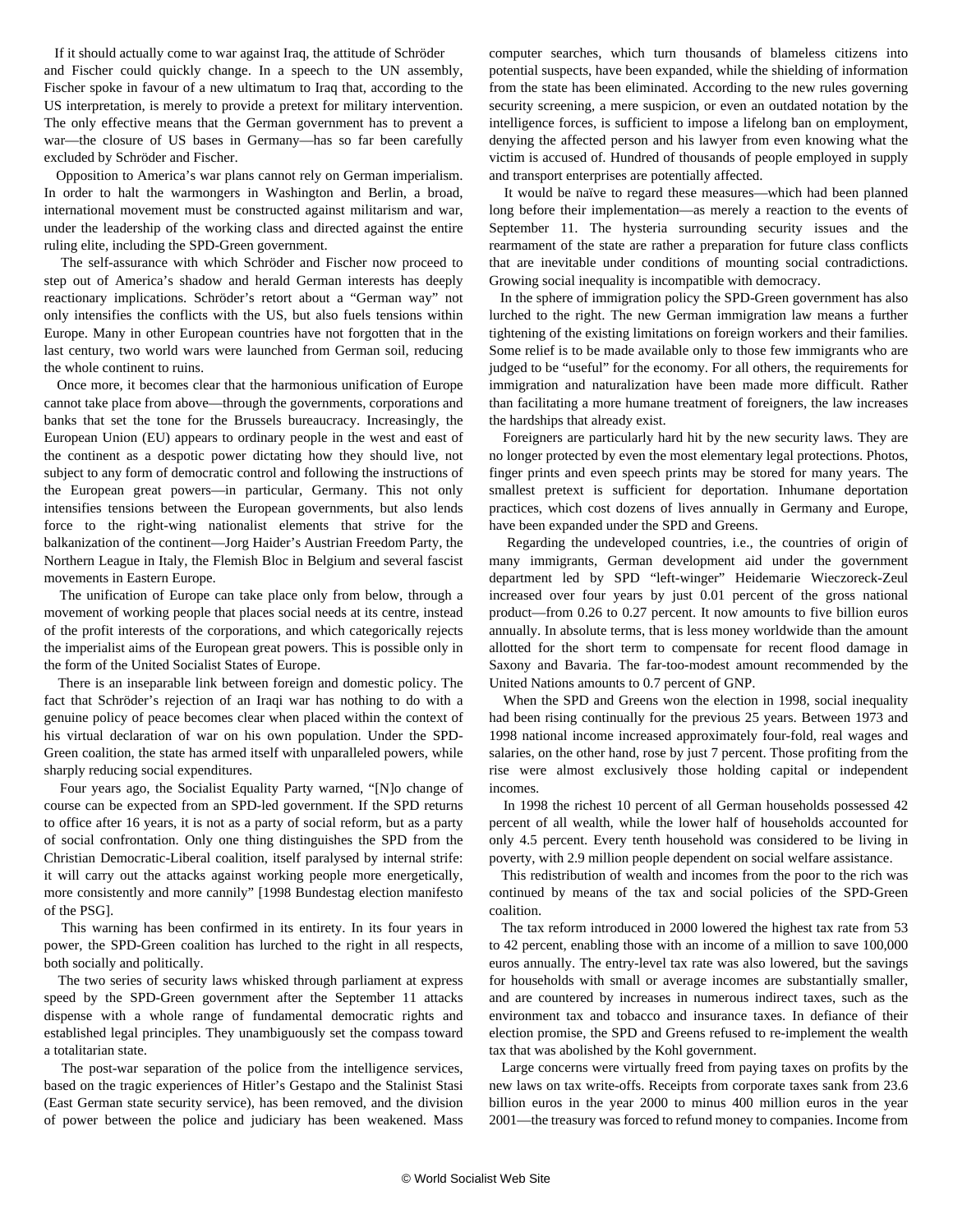trade taxes also dropped, in some cities by more than 50 percent.

 The consequences are particularly felt by the municipalities and states, which are already short of money and are forced to counter the loss of funding with further harsh cuts in staff, schools, kindergartens, homes for the elderly and leisure facilities. In this way, the billions in tax giveaways to the large banks and companies are lavished at the expense of families, children and old persons who are dependent on public services.

 The health reform package introduced by the SPD and Greens was oriented exclusively to giving relief to business enterprises. Employers' labour costs were lowered by reducing health insurance contributions. In order to avoid any conflict with the powerful lobby of chemical companies, the change took the form of a further reduction in services. People in lower income brackets are hit hardest because they can no longer afford to pay for many services.

 For the first time, with the so-called "Riester pension" (named after the SPD labour minister) the SPD-Green coalition finally shattered the principle of pension financing based on equal contributions by employee and employer. With a drastic reduction in the payments accruing from the official pension scheme, employees are now forced to take up additional private insurance, financed by the individual without the participation of the employers.

 At the end of his legislative period the number of unemployed, which chancellor Schröder called the yardstick of his success, is over four million, i.e., as high as it was at the start. If one examines the employment situation more carefully, it becomes clear that the situation is even worse. In particular, unemployment among young people has risen greatly. Over a half million unemployed persons are younger than 25. At the same time, many full-time jobs have been replaced by cheap labour positions. The social position of the unemployed has worsened due to the constant reduction in unemployment benefits.

 All parties are now seeking to address this deplorable situation by promoting low-wage work. Based on suggestions made by the Hartz commission, the SPD wants to use the unemployment exchanges to lend out 780,000 jobless workers to enterprises at cheap rates. The CSU/CDU candidate, Stoiber, advances an almost identical plan. He proposes to invest 3 billion euros to create between 600,000 and 800,000 low-wage jobs.

 Instead of combating unemployment, such measures merely serve to undermine existing employer-employee relationships. What enterprise will be interested in continuing to employ workers on a long-term basis if it can rent them more cheaply at short notice, on the basis of subsidized wages?

 In studying the election programmes and promises of the major parties, it is virtually impossible to detect differences of any note.

 Even on the issue of war, the differences are narrower than one might at first think. The CSU/CDU and FDP also speak out in opposition to German participation in a war against Iraq. They accuse Schröder, however, of openly attacking the US government.

 There is broad agreement between all the parties about the path to be taken with regard to immigration, economic and social policy, and domestic policy as a whole. The differences crop up over the speed of implementation and certain details.

 Over the past few years the parties have moved closer together, even as they have moved to the right. This is apparent in the form of the election campaign, in which the personalities of the main candidates are increasingly prioritised at the expense of political content.

 The SPD, which had its roots in the Marxist workers movement and until the 1970s had many working class members, has largely broken with this social background. The party's active members and functionaries come—in common with the other parties—largely from the state apparatus itself, academic circles or the professional middle class. The SPD differentiates itself from the Union parties (the CSU and CDU) only by its

close connections with the trade union bureaucracy.

 The trade unions, however, have long ceased representing the interests of their members and have transformed themselves into a virtual factory police apparatus for the suppression of social conflict. This has been above all apparent in their backing of the Hartz commission, which is the source of many of the demands made in the social democratic election programme.

 Based on the closest collaboration between government, trade union and business representatives, this commission has thrown to the winds all of the gains made by the trade union movement over the last five decades with its call for the massive state sponsorship of low-wage jobs. With a stroke, the commission has swept aside the right of workers to choose their jobs and the right to negotiate wages.

 In the course of their four years in power, the Green Party has undergone a far-reaching transformation. There is not a trace left of the ideals it once propagated: pacifism, civil rights and protection of the environment. The party has assented to military interventions by the German army, security measures introduced by Home Affairs Minister Otto Schily, and a plan—ostensibly for the ending of nuclear power—that, in fact, provides the nuclear power industry with a 35-year guarantee of further operation. The party that sang the praises of so-called democracy from the ranks and instigated women's quotas and a rotations principle for political posts, now propagates its own personality cult. Green Party election posters baldly feature the name "Joschka".

 Such a transformation comes as no surprise to anyone who has refrained from simply believing what Green Party leaders say and examined instead the roots of this party. Founded at the end of the 1970s by the remnants of the student protest movement, the Greens strictly rejected a class analysis of society and sought instead to cure social ills on the basis of moral principles. This corresponded to the social status of the party's membership, which had struck firm roots in society and feared any social disturbance. Against the background of growing social polarization, such a standpoint can no longer be maintained. The Greens have subsequently made their decision—for the defence of the existing order against any popular opposition.

 With the nomination of the chairman of the CSU, Edmund Stoiber, as chancellor candidate the Union parties have also undertaken a decisive further step to the right. The CSU has consistently worked inside the Union for the integration of nationalist and right-wing populist forces. Stoiber himself supported the entry of Jörg Haider's Freedom Party into the Austrian government, and enjoys close relations with the Berlusconi government in Rome.

 In the course of the election campaign Stoiber chose to present a more moderate image, and left the job of appealing to far-right elements to his proposed interior minister, Günter Beckstein. That this was merely a tactical manoeuvre, however, was made clear by the decision of the Union to elevate the issue of immigration in the last week of campaigning.

 With the election of Guido Westerwelle as chairman, theFree Democratic Party has turned to that layer of society which was able to enormously enrich itself in the course of the recent boom on the stock markets. The FDP's combination of "fun party" and extreme "free market" economic liberalism appeals to egoistic sentiments that reject any form of social responsibility. Westerwelle's deputy Jürgen Möllemann has attempted to combine this with a dose of right-wing populism. Möllemann's campaign for 18 percent of the vote is modelled after the successful election campaigns of Austria's Jörg Haider und the Netherlands' Pim Fortuyn.

 Finally there is the PDS (Party of Democratic Socialism), which presents itself as a "left-wing force". On the basis of any objective criteria, this claim does not hold water. The PDS is the successor party to the SED (Socialist Unity Party), the ruling party of the former East German state. This Stalinist apparatus regarded "socialism" as its own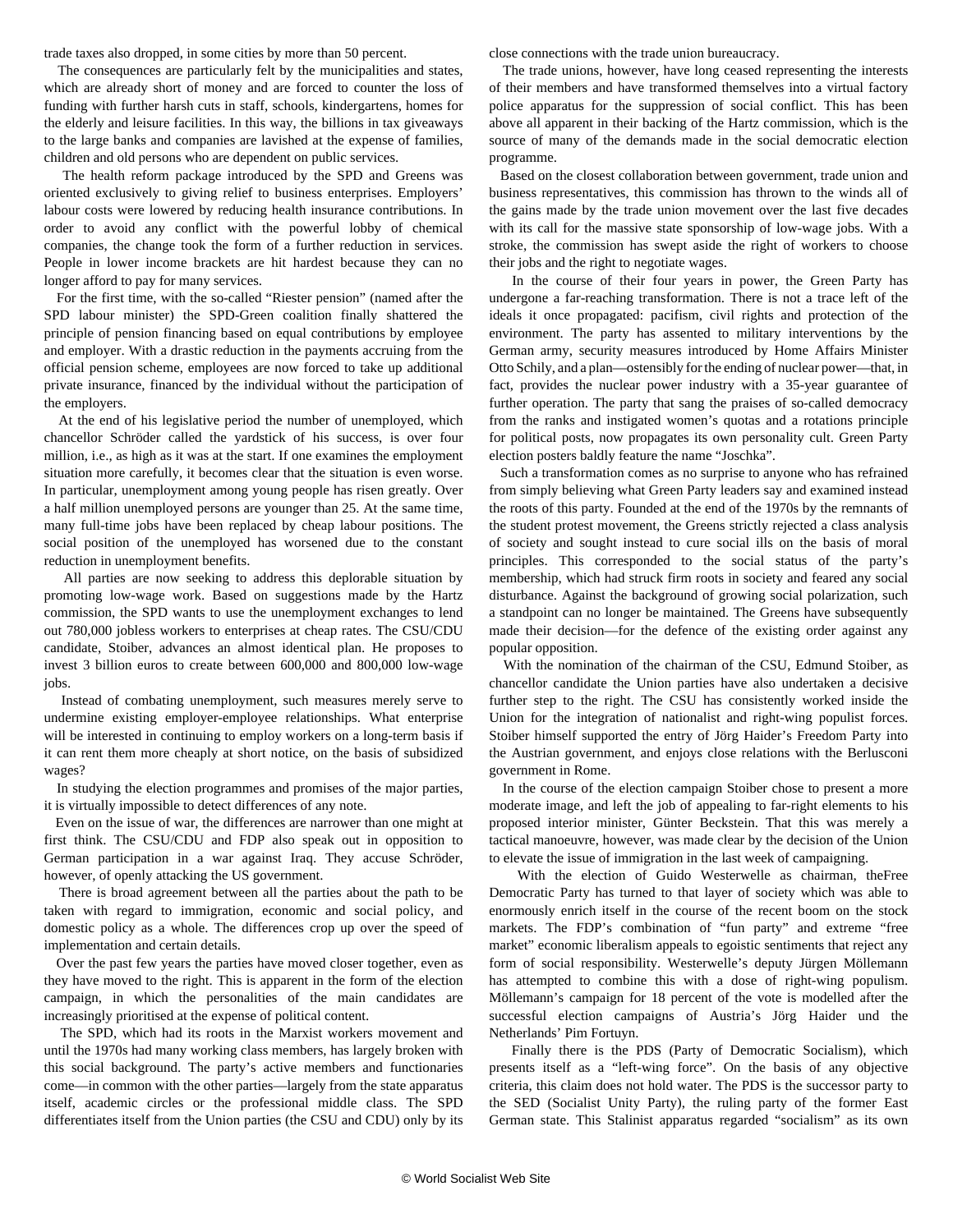control over state property. In practice, it concentrated on the political suppression of the working class. Following the collapse of the East German state (the German Democratic Republic), the PDS, which arose from the ashes of the SED, embraced private property while maintaining its hostility to the working class.`

 The PDS always springs into the breach when the CDU and SPD are discredited and the danger emerges that they could loose political control. As soon as the PDS assumes positions of responsibility, its claims to socialism vanish without a trace. This is most clearly evident in Berlin, where the party, together with the SPD, is in the process of implementing a programme of draconian cuts. The former CDU-SPD administration of Berlin was forced to resign following a bank scandal and growing public opposition.

 The shift to the right by all these parties makes clear that the existing political framework is incapable of providing any answers to the problems confronting millions of people. In a formal respect, the current election corresponds to democratic norms, but when one understands democracy to be the right of the people to decide their own future, then this description can hardly be applied to the elections taking place on September 22. Irrespective of the name of the new chancellor, or the coalition of parties that supports him, business interests will continue to determine political policy.

 In order to prepare the way for an independent movement of the working class, it is necessary to learn the lessons from the collapse of the German Democratic Republic (GDR) and the Soviet Union.

 Following the dissolution of the GDR twelve years ago, followed by the break-up of the Soviet Union, reactionary forces proclaimed the "failure" of socialism. Innumerable speeches, essays and books announced that Marxism had been finally refuted and capitalism had demonstrated its superiority over all other forms of society for all time.

 Today the capitalist system itself is wracked by crisis. The introduction of the capitalist "free market" into Eastern Europe and Russia has resulted in the most catastrophic social decline ever experienced in a period of peace. The end of the Cold War has ushered in a new epoch of imperialist conflicts. The American government is determined to transform the oilrich region of the Gulf into its own protectorate and is proceeding to wage war irrespective of whether Saddam Hussein allows weapons inspectors into the country or not.

 Behind this aggressive stance lie profound changes in the economic structure of society. The globalisation of production has burst apart the national state system, in which capitalism has been historically anchored. The bourgeois class is unable to overcome the contradiction between world economy and the nation state other than by reverting to the violent re-division of the world.

 The same basic conflict was the source of two world wars in the last century. At that time German imperialism sought to overcome the restrictions imposed upon it by the European state system and organise the continent on a new basis. Today it is American imperialism that is undertaking a new reorganisation of the world. Other great power states, including Germany, will not stand by idly and let that happen. This is clear from the measures undertaken to rearm the German military—measures supported by all the parties.

 The collapse of the Soviet Union also had its roots in the crisis of the national state system. It was not socialism that failed, but rather its bitter enemy—Stalinism. In the 1920s and 1930s the Stalinist bureaucracy came to power, repudiating the revolutionary internationalist program and principles of the Bolshevik Party and ultimately transforming it into the apparatus of a privileged caste. To carry this out, the Stalin clique murdered the leaders of the October Revolution, suppressed all forms of workers democracy and replaced the Marxist programme of world socialist revolution with the nationalist programme of "socialism in one country".

 The attempt by the Stalinist bureaucracy to develop a national planned economy divorced from the resources of the world market was doomed to failure. In the longer term, the bureaucratically controlled state economies in Eastern Europe were unable to resist the growing pressures of globalisation. The bureaucracy itself recognised this and in the 1980s proceeded to embrace the bourgeois order. In the course of doing so, it sacrificed all of the gains made by the working class. This was the essence of the politics of perestroika undertaken by Mikhail Gorbachev.

 The collapse of the Soviet Union has left behind a large residue of political confusion. The enormous crimes carried out by Stalinism in the name of socialism, the destruction of an entire generation of Marxists revolutionaries in the course of the purges in the 1930s and the decadeslong suppression of any independent movement of the working class, dealt a severe blow to genuine socialist traditions which were at one time deeply anchored in the working class.

 The profound crisis of capitalism establishes the conditions for these traditions to find a new audience. Irrespective of whether the new chancellor is called Schröder or Stoiber, the period after the elections in Germany will be characterised by extreme social conflict. Not long after the closing of the election booths this coming Sunday, the German people will be confronted with the consequences of the threatening world recession, the results of a war against Iraq and the costs of renewed military armament.

 In former periods of crisis the German ruling class could depend on the SPD and the trade unions to suppress resistance and keep the situation under control. Now, however, the influence of these organisations has greatly diminished. Increasing numbers of workers and youth are seeking a new orientation. This creates the conditions for the construction of a new, broad movement of the working class.

 The struggle for social equality must be at the heart of such a movement. Millions of people are personally experiencing the social crisis in the form of growing inequality. Declining incomes, insecure jobs, precarious provisions for old age and ill health, decaying schools and day-care facilities—these are the concerns that dominate everyday life. Such problems can and will be overcome when the enormous resources available to mankind—in terms of knowledge, technology and material resources—are utilised in a planned and rational manner, instead of being wasted and exploited to enhance the private fortunes of a tiny minority.

 An international movement of the working class must base itself on an international strategy*.* The decline of social democracy and Stalinism demonstrates the bankruptcy of all national programmes. The working class can only combat global capitalism by uniting on an international basis. Globalisation has created the conditions for such unity. Workers all over the world confront the same multinational concerns; they are subjected to the same attacks on jobs and conditions and share the same problems.

 Particularly in the US, the gulf between rich and poor has assumed extreme forms. The permanent "war against terror" with which the Bush government threatens the world is also aimed at securing internal stability. In the name of national security and the requirements of war, the government continually attacks democratic rights and is thereby establishing the conditions for an authoritarian state.

 These are the conditions under which the defence of democratic rights, the struggle for the maintenance of living standards and the fight against war merge and come together. Such struggles constitute a powerful lever for drawing together the working class on an international basis. That is the core of the strategy of the International Committee of the Fourth International and its partisans in the US and Europe.

 The public organ of the Fourth International, the *World Socialist Web Site*, embodies this perspective. It is the authentic voice of international Marxism. To the extent that the WSWS undertakes a daily analysis, commentary and estimation of the most important political developments,